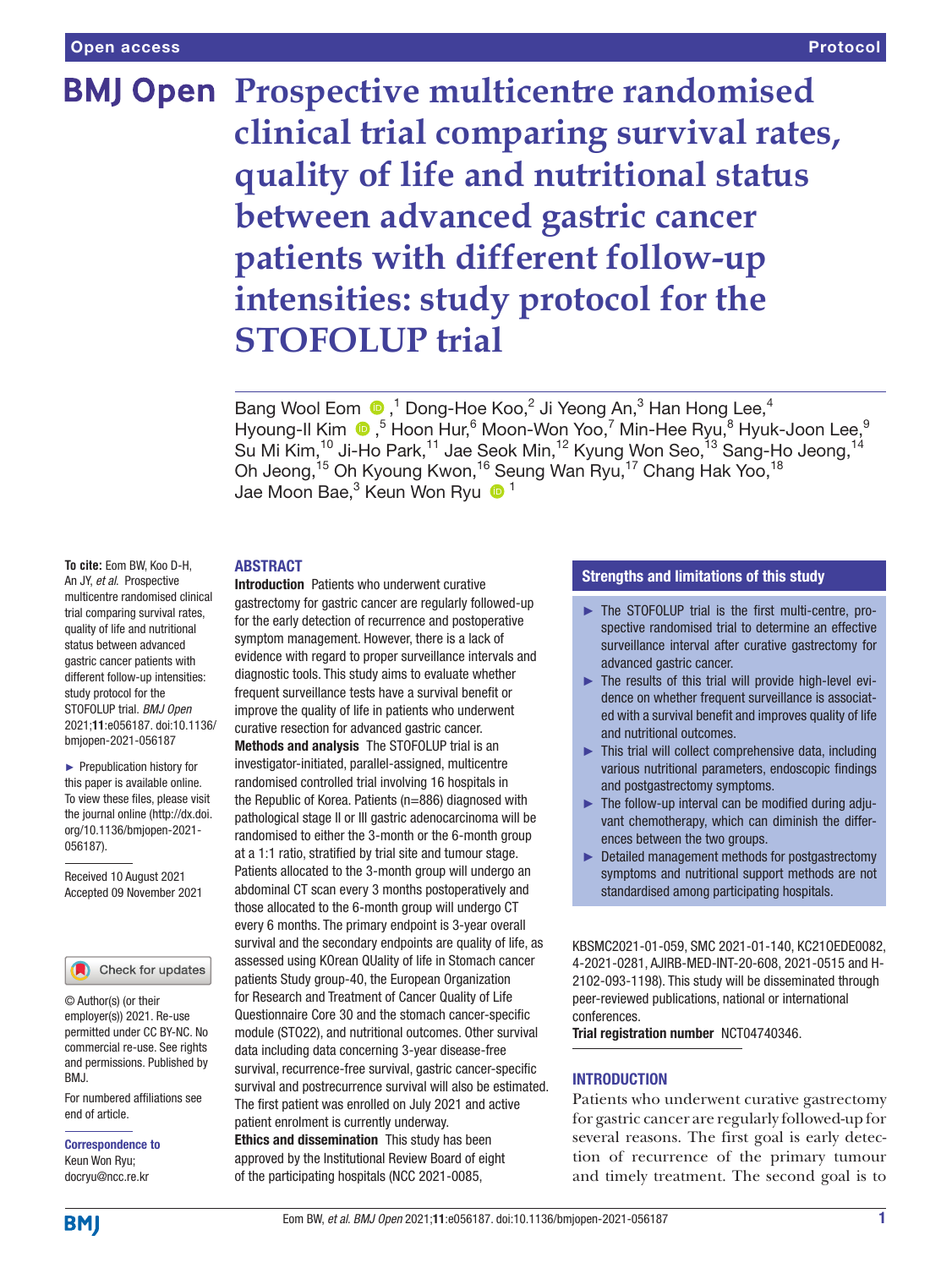find a secondary cancer in the remnant stomach or any other organ. The third goal is to manage postgastrectomy symptoms and nutritional problems, and the final one is to provide exact information about the disease and provide psychological support. For these reasons, regular surveillance has been performed for several years postoperatively.

Although this regular surveillance has been commonly performed worldwide, there is a lack of evidence with regard to proper surveillance interval and diagnostic tools after curative gastrectomy for gastric cancer. In National Comprehensive Cancer Network guidelines, indefinite intervals and indications have been described, for example, physical examination every 3–6 months for 1–2 years and then every 6–12 months for 3–5 years and CT every 6–12 months for the first 2 years and then annu-ally up to 5 years.<sup>[1](#page-6-0)</sup> Moreover, there is no recommended interval for laboratory testing and upper gastrointestinal endoscopy, and they have only described these as clinically indicated. In Japanese gastric cancer treatment guidelines, physical examination, laboratory test including the test for tumour markers is specified to be conducted every 3 months, and CT scan every 6 months for the first 2 years.<sup>2</sup> However, the guideline clearly demonstrates that evidence is lacking and it is impossible to make any recommendation owing to the paucity of prospective studies of follow-up programmes. In the Korean practice guideline for gastric cancer, which was organised based on the level of evidence and grading of recommendations, there is no statement concerning postoperative surveillance.<sup>[3](#page-6-2)</sup>

The lack of evidence emphasises the need for a prospective trial supporting an effective strategy for a surveillance programme. In this study, we intend to determine whether frequent surveillance tests result in a survival benefit or improvement of quality of life (QoL) in patients who underwent curative resection for locally advanced gastric cancer. Thus, we planned a randomised controlled trial to compare the overall survival (OS) rates, QoL and nutritional status between patients who have been followed-up every 3 months (3-month group) and those who have been followed-up every 6 months (6-month group) after curative gastrectomy for gastric cancer.

## METHODS AND ANALYSIS Study design

The STOFOLUP trial is an investigator-initiated, parallelassigned, multicentre randomised controlled trial comparing clinical outcomes according to the follow-up interval in patients who underwent radical gastrectomy for advanced gastric cancer. Eligible patients will be randomly allocated to either 3-month or 6-month group and survival rates, QoL and nutritional outcomes will be compared between them. The protocol for this study was developed by researchers of eight institutions; National Cancer Center, Kangbuk Samsung Hospital, Samsung Medical Center, Seoul St. Mary's Hospital, Yonsei University Severance Hospital, Ajou University Hospital, Asan

Medical Center and Seoul National University Hospital, and finally, a total of 16 institutions in the Republic of Korea will be involved in this trial.

This study has so far been approved by the Institutional Review Board of eight of the participating hospitals (National Cancer Center (NCC 2021-0085), Kangbuk Samsung Hospital (KBSMC2021-01-059), Samsung Medical Center (SMC 2021-01-140), Seoul St. Mary's Hospital (KC21OEDE0082), Yonsei University Severance Hospital (4-2021-0281), Ajou University Hospital (AJIRB-MED-INT-20-608), Asan Medical Center (2021-0515) and Seoul National University Hospital (H-2102-093-1198)). Written informed consent will be obtained from all participants before recruitment, and the study will be conducted in accordance with the principles of the Declaration of Helsinki and Good Clinical Practice Guidelines. This trial has been registered in the database of clinical trials (NCT01804998).

The first patient was enrolled on 5 July 2021 and active patient enrolment is currently underway. The estimated study completion date is 30 June 2026.

## Study population

Participants will be recruited at each participating hospital consecutively. A patient scheduled for curative gastrectomy for clinical stage II or III gastric cancer can be a candidate of this trial. Physicians will explain the overview of this trial to candidates before operation, and candidates who agree to participate in this trial will sign the informed consent form. Radical gastrectomy with D2 lymph node dissection will be performed according to the gastric cancer treatment guidelines as scheduled. Enrolment will be conducted after pathological results are reported, and inclusion and exclusion criteria will be as follows.

#### Inclusion criteria

- 1. Patients aged 19 years or more.
- 2. Patients who are diagnosed with pathological stage II or III gastric adenocarcinoma according to the American Joint Committee on Cancer staging system eighth edition.<sup>[4](#page-6-3)</sup>
- 3. Patients who can understand all information about the trial and decide for themselves whether to participate in this study.

#### Exclusion criteria

- 1. Vulnerable patients (eg, pregnant or lactating women and individuals with intellectual disability).
- 2. Patients who cannot undergo CT owing to poor kidney function or severe adverse effects.
- 3. Patients who are already in another study and cannot follow the schedule for this trial.
- 4. Patients who are diagnosed with a cancer other than gastric cancer within 5 years before the gastrectomy.
- 5. Patients being treated for a cancer other than gastric cancer.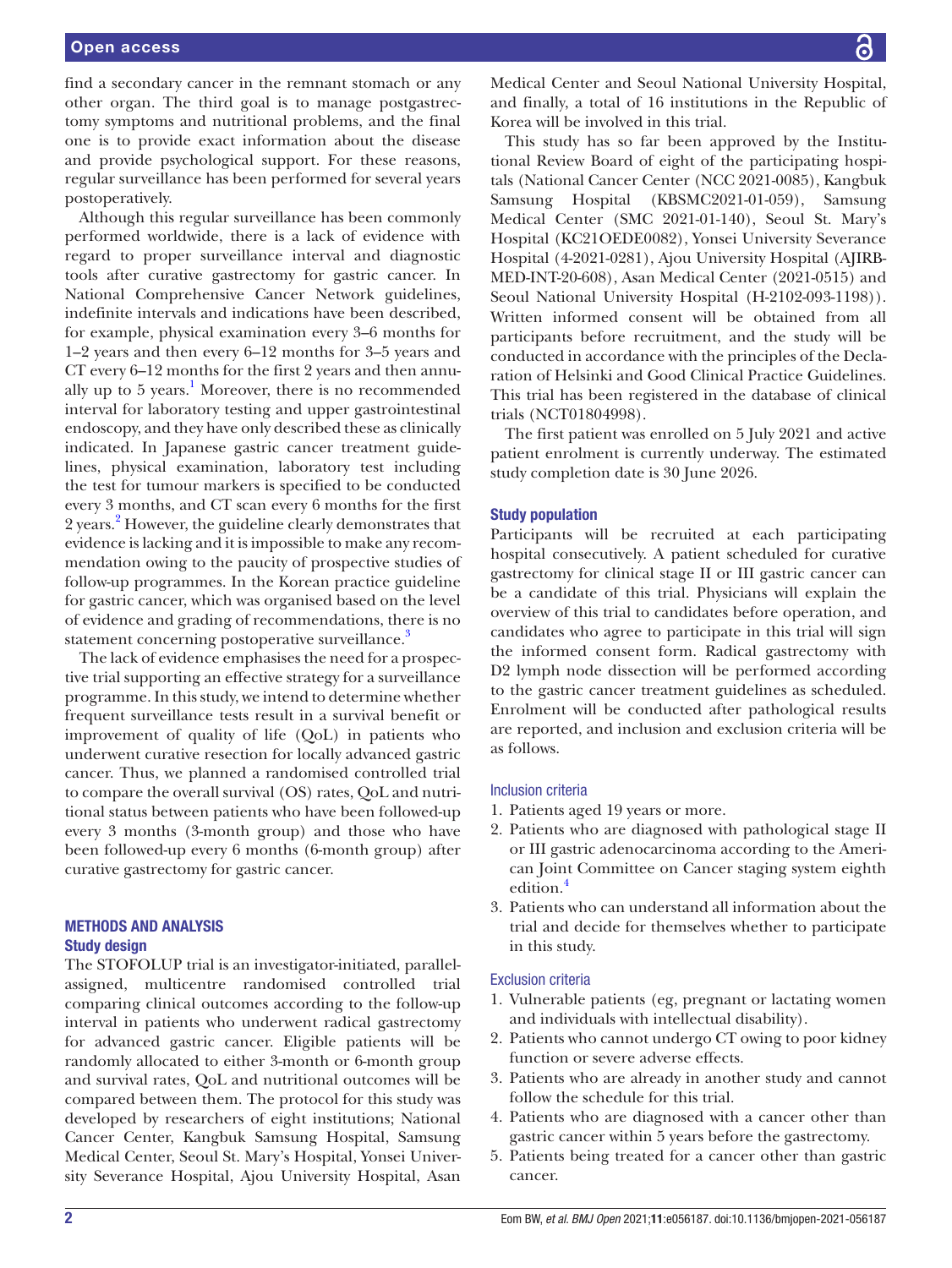

Figure 1 Study flow. DFS, disease-free survival; QoL, quality of life; RFS, recurrence-free survival.

#### Drop-out criteria

Patients who meet the following criteria will be dropped out from this trial.

- 1. Patients who ask to withdraw from this trial.
- 2. Patients whose data are insufficient because they have not visited four or more times on the scheduled date.
- 3. Patients who cannot follow the schedule at any point during the study period at the judgement of a responsible researcher (physicians).

When a patient who has signed the informed consent before the operation meets the eligibility criteria based on the pathological report, he/she will be enrolled in this trial. In contrast, a physician can also introduce this trial to a patient who was not informed of this trial before operation but was diagnosed with pathological stage II or III gastric cancer postoperatively. The patient can be enrolled in this trial after signing the informed consent; however, he/she will be excluded from the QoL analysis because of the absence of preoperative (baseline) QoL data. [Figure](#page-2-0) 1 schematically describes the study flow.

#### Randomisation

A web-based clinical trial management system (iCReaT; Korea National Institute of Health, Cheongju, Republic of Korea: icreat.nih.go.kr) will be used for randomisation. Eligible patients will be registered in this system and randomly allocated to either the 3-month or the 6-month group at a 1:1 ratio. The permuted block randomisation will be used to generate the initial randomisation sequence, stratified by trial site and tumour stage (pathological stage II vs III).

#### **Interventions**

After randomisation, patients allocated to the 3-month group will be followed-up every 3 months until postoperative 3 years [\(table](#page-3-0) 1). At each visit, the body weight, laboratory test parameters, including serum iron, vitamin  $B_{12}$  and tumour markers, abdominal CT scan and chest

<span id="page-2-0"></span>X-ray will be performed as scheduled. Data on prescription history for gastrointestinal symptom-relief and iron and vitamin  $B_{12}$  supplements will also be collected. Esophagogastroduodenoscopy (EGD) and body composition analysis will be performed annually, and QoL questionnaire survey will be administered preoperatively, and at postoperative 1, 6, 12, 24 and 36 months.

Patients allocated to the 6-month group will visit the hospital every 6 months, with the diagnostic tests and intervals for EGD, body composition analysis and QoL survey being the same as those in the 3-month group.

During adjuvant chemotherapy, the follow-up schedule can be modified at the discretion of the responsible physician. Additional hospital visits and diagnostic tests are allowed for patient safety and symptom management. Moreover, unscheduled diagnostic examination for other diseases is permitted in patient with symptoms; these patients should be treated as needed.

When recurrence is suspected during a scheduled test such as CT and EGD, further diagnostic tests with frequent visits are expected. Thus, patients with suspicious recurrent lesion will not follow the set schedule after this, and only survival data will be collected for them.

#### Outcome measures

The primary endpoint is 3-year OS rate. The OS will be estimated from the operation day to the date of death or last follow-up.

The key secondary endpoints are QoL and nutritional outcomes. QoL will be assessed using three types of questionnaires; the KOrean QUality of life in Stomach cancer patients Study group-40 (KOQUSS-40), the European Organization for Research and Treatment of Cancer (EORTC) Quality of Life Questionnaire (QLQ) Core 30 (C30), and the stomach cancer-specific module (EORTC QLQ STO22). $5-7$  KOQUSS-40 is a symptom-focused questionnaire for patients undergoing gastrectomy for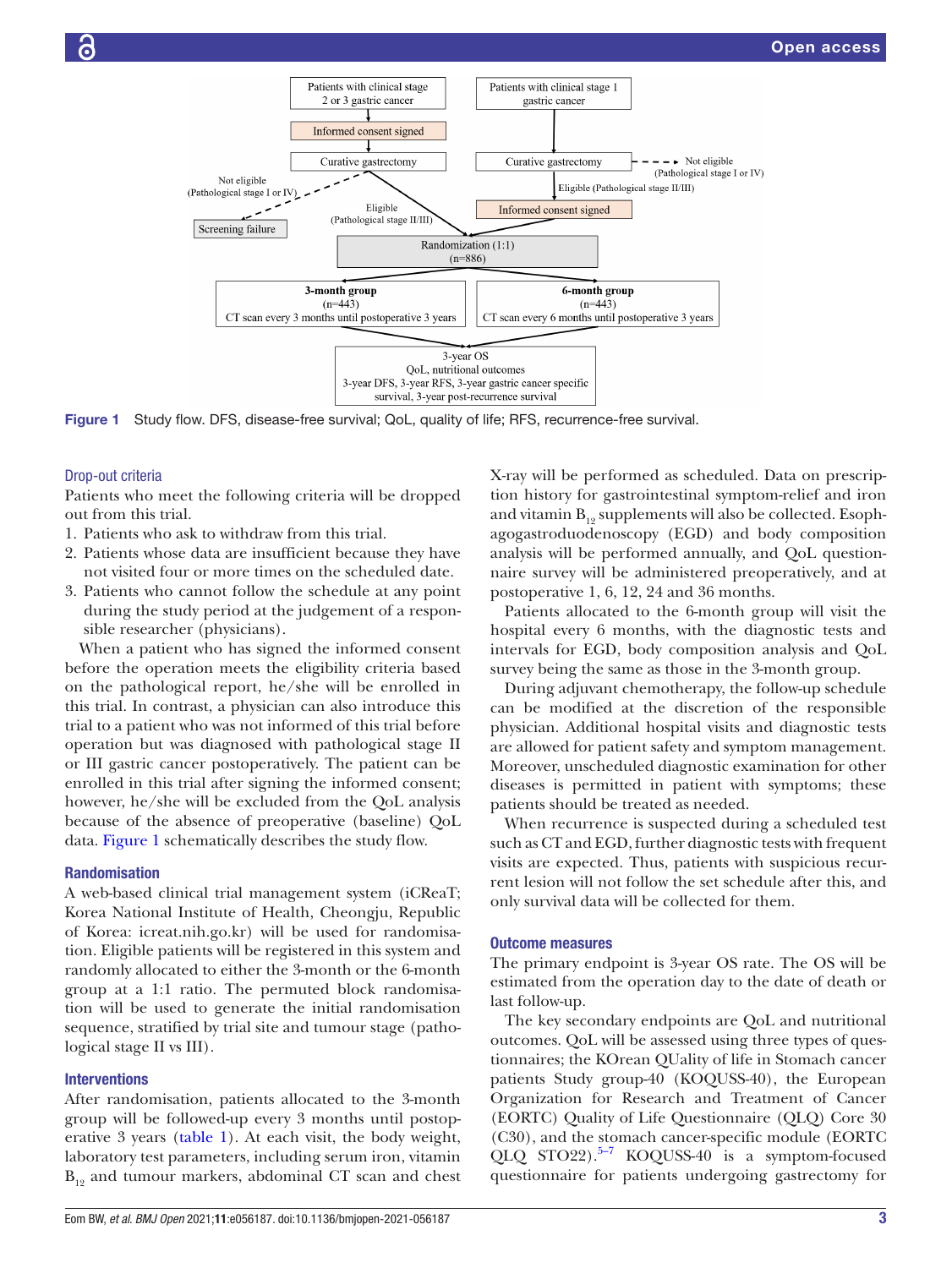| Data collection and follow-up schedule<br>Table 1                          |         |                       |              |                       |             |               |                              |              |              |               |             |               |              |
|----------------------------------------------------------------------------|---------|-----------------------|--------------|-----------------------|-------------|---------------|------------------------------|--------------|--------------|---------------|-------------|---------------|--------------|
| Variable                                                                   | Preop   | 1 month Randomisation | months*<br>S | 6 months months*<br>ၜ | months<br>얻 | months*<br>15 | months<br>$\frac{\infty}{2}$ | $21$ months* | months<br>24 | months*<br>27 | months<br>8 | months*<br>33 | months<br>36 |
| Patient demography                                                         | $\circ$ |                       |              |                       |             |               |                              |              |              |               |             |               |              |
| Medical history                                                            | O       |                       |              |                       |             |               |                              |              |              |               |             |               |              |
| Information on operation                                                   |         | $\circ$               |              |                       |             |               |                              |              |              |               |             |               |              |
| Pathological finding                                                       |         | O                     |              |                       |             |               |                              |              |              |               |             |               |              |
| Postoperative complications                                                |         | $\circ$               |              |                       |             |               |                              |              |              |               |             |               |              |
| Information on adjuvant chemotherapy                                       |         |                       |              | $\circ$               |             |               | $\circ$                      |              |              |               |             |               |              |
| Body weight, BMI                                                           | $\circ$ | $\circ$               | $\circ$      | $\circ$<br>$\circ$    | $\circ$     | $\circ$       | $\circ$                      | $\circ$      | $\circ$      | $\circ$       | $\circ$     | $\circ$       | $\circ$      |
| Body composition analysis                                                  | $\circ$ |                       |              |                       | O           |               |                              |              | O            |               |             |               | O            |
| Laboratory test                                                            | $\circ$ |                       | $\circ$      | $\circ$<br>$\circ$    | $\circ$     | $\circ$       | $\circ$                      | $\circ$      | $\circ$      | $\circ$       | $\circ$     | $\circ$       | $\circ$      |
| Tumour markers                                                             | $\circ$ |                       | $\circ$      | $\circ$<br>$\circ$    | $\circ$     | $\circ$       | $\circ$                      | $\circ$      | $\circ$      | $\circ$       | $\circ$     | $\circ$       | $\circ$      |
| Abdominal CT scan                                                          | $\circ$ |                       | $\circ$      | $\circ$<br>$\circ$    | $\circ$     | $\circ$       | $\circ$                      | $\circ$      | $\circ$      | $\circ$       | $\circ$     | $\circ$       | $\circ$      |
| Chest X-ray                                                                | O       |                       | O            | $\circ$<br>O          | $\circ$     | O             | $\circ$                      | $\circ$      | $\circ$      | O             | $\circ$     | $\circ$       | $\circ$      |
| Esophagogastroduodenoscopy                                                 | $\circ$ |                       |              |                       | $\circ$     |               |                              |              | $\circ$      |               |             |               | $\circ$      |
| Serum iron                                                                 | $\circ$ |                       | O            | O<br>O                | O           | $\circ$       | O                            | $\circ$      | $\circ$      | $\circ$       | $\circ$     | $\circ$       | O            |
| Serum vitamin $B_{12}$                                                     | $\circ$ |                       |              | $\circ$               | $\circ$     |               | $\circ$                      |              | $\circ$      |               | $\circ$     |               | $\circ$      |
| QoL survey†                                                                | O       | O                     |              | O                     | O           |               |                              |              | $\circ$      |               |             |               | $\circ$      |
| Prescription and taking history for<br>symptom-relief                      | $\circ$ | $\circ$               | $\circ$      | $\circ$<br>O          | O           | $\circ$       | $\circ$                      | $\circ$      | $\circ$      | $\circ$       | $\circ$     | $\circ$       | O            |
| Prescription and taking history of iron or<br>vitamin $B_{12}$ supplements | $\circ$ | O                     | $\circ$      | $\circ$<br>$\circ$    | $\circ$     | $\circ$       | $\circ$                      | $\circ$      | $\circ$      | $\circ$       | $\circ$     | $\circ$       | $\circ$      |
| ļ                                                                          |         |                       |              |                       |             |               |                              |              |              |               |             |               |              |

\*Time points when only 3-months group visit.<br>†QoL survey will be performed only by patients who signed informed consent before operation.<br>.BMI, body mass index; CT, computed tomography; Preop, preoperation; QoL, quality o †QoL survey will be performed only by patients who signed informed consent before operation. \*Time points when only 3-months group visit.

<span id="page-3-0"></span>

.BMI, body mass index; CT, computed tomography; Preop, preoperation; QoL, quality of life.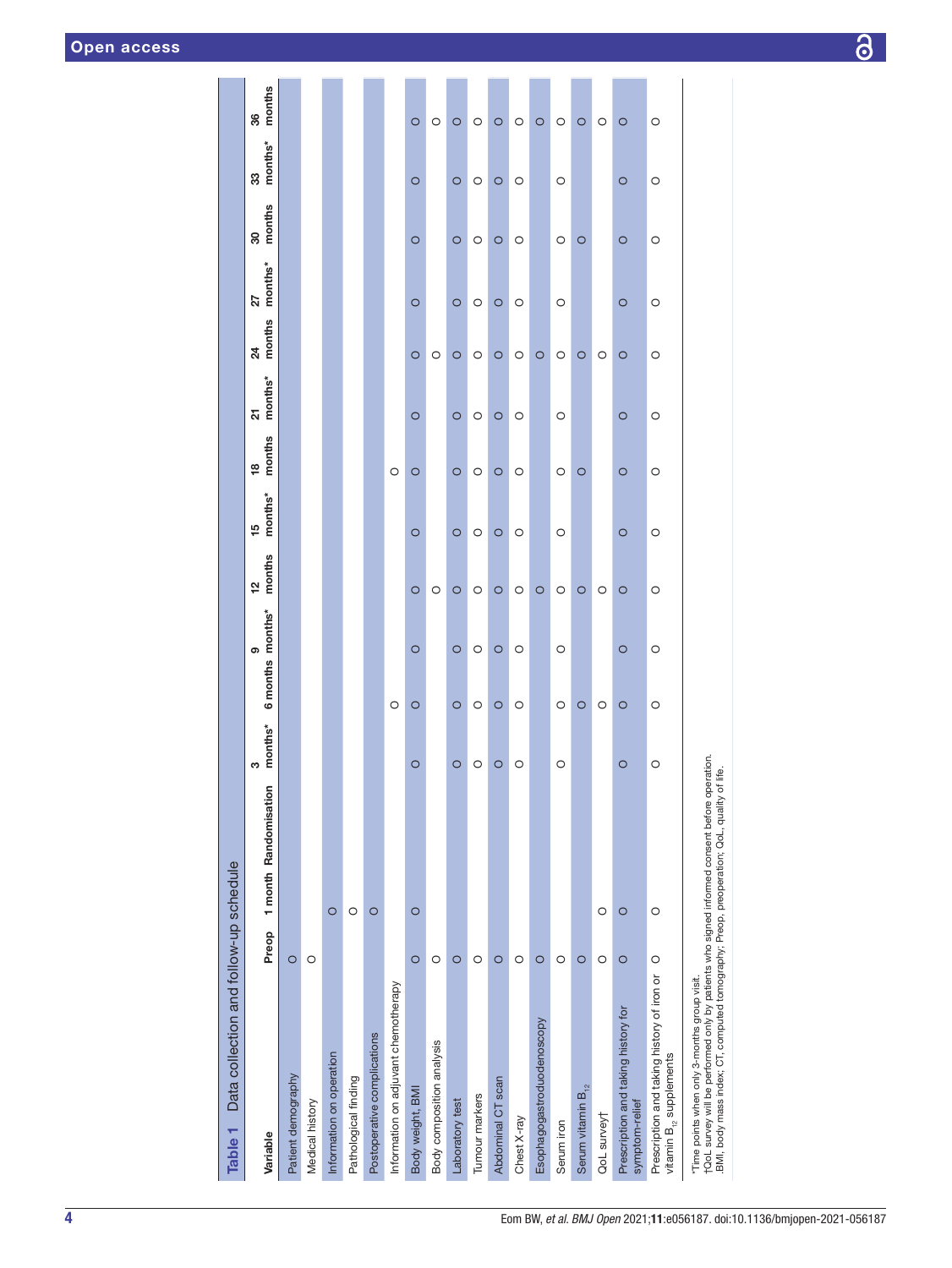gastric cancer. It consists of 40 items in 11 domains and its scoring ranges from 0 (the worst) to 100 (the best) for each domain. The summary score for KOQUSS-40, defined as the mean of eight equally weighted symptom domains, will be calculated in each case. The validated Korean version of the EORTC QLQ-C30 and STO22 are composed of 30 items in 15 scales and 22 items in 10 scales, respectively. Scoring ranges from 0 (the worst) to 100 (the best) for functional scales and from 0 (the best) to 100 (the worst) for symptom scales. The summary scores of EORTC QLQ-C30 and STO22 will also be calcu-lated to evaluate patients' overall QoL.<sup>[8 9](#page-6-5)</sup> Nutritional outcomes include changes in body weight, body mass index, body composition analysis, serum haemoglobin, albumin, protein, iron, total iron binding capacity and vitamin  $B_{19}$  over time.

The 3-year disease-free survival (DFS), 3-year recurrencefree survival (RFS), 3-year gastric cancer specific survival and 3-year postrecurrence survival are also included as secondary endpoints. DFS will be calculated from the operation day to the date of event occurrence or date of last follow-up. The events for DFS include recurrence of the primary tumour at the resection margin or a distant organ, metachronous cancer in the remnant stomach, newly developed cancer in another organ and death from any cause. For RFS, the events include recurrence of the primary tumour at the resection margin or a distant organ and death from any cause. The postrecurrence survival is defined as the time from recurrence to the date of death from any cause or last follow-up.

In addition, subgroup analyses will be conducted by pathological stage (stage II vs III), extent of gastrectomy (distal vs total gastrectomy) and adjuvant chemotherapy (received vs not received). Each endpoint will be compared between the 3-month and 6-month groups in specific subgroups, and favourable follow-up intensity for each subgroup will be determined.

## Data management and monitoring

Data will be collected as an electronic case report form (eCRF) and managed in a web-based platform (iCReaT; Korea National Institute of Health, Cheongju, Republic of Korea). Clinical research coordinators of each of our site will be trained in using iCReaT system before initiating data entry and will enter the data according to standardised data entry guidelines. Data management will be coordinated by the Ajou University Medical Center Clinical Trial Center. Regular review of eCRFs will be performed by the data management team and all errors will be sent out to each site as queries. Regular data monitoring for each site will also be conducted.

An independent data monitoring committee (IDMC) will be organised by independent experts who will not participate in this trial. IDMC will monitor the overall process of the trial including safety data.

# Sample size calculation

The hypothesis of the poSTOperative FOLlow UP of gastric cancer patients for improved survival and quality of life

(STOFOLUP) trial is that the 3-year OS will be different between the 3-month and 6-month groups. We assumed that the 3-year OS rate in the 6-month group will be 83% based on the results of the Capecitabine and Oxaliplatin Adjuvant Study in Stomach Cancer (CLASSIC) trial.<sup>[10](#page-6-6)</sup> Moreover, a survival difference of 6% has been considered between the two groups based on the COLOFOL trial. $11$  The sample size is planned for an accrual period of 24 months and a follow-up duration of 36 months. A total of 796 events are needed to detect this difference with an alpha error of 0.05 and a statistical power of 0.80. A drop-out rate of 10% has been considered and the final sample size is estimated to be 443 patients in each group (886 patients in total).

## Statistical analysis

Both intention-to-treatment (ITT) analysis and perprotocol analysis will be conducted, and the primary analysis will be performed in the ITT population. The survival rates will be estimated using the Kaplan–Meier method and the differences between survival curves will be tested using the log-rank test. The Cox proportional hazards model will also be used to calculate the HR with 95% CI.

The QoL scores are non-normally distributed and differences in QoL between the two groups at baseline or any specific time point will be assessed via the non-parametric Wilcoxon rank sum test. The differences between overall QoL scores over time will be evaluated using a linear mixed effect model. Nutritional outcomes will be determined using repeatedly collected continuous variables such as QoL scores. Student's t-test and a linear mixed effect model will be used for cross-sectional comparison and for longitudinal comparison, respectively.

Regarding other descriptive statistics, categorical variables will be analysed by  $\chi^2$  test or Fisher's exact test and continuous variables by Student's t-test or Wilcoxon rank sum test.

Statistical analyses will be performed using SAS V.9.4 (SAS Institute, Cary, NC). P values<0.05 will be considered statistically significant.

# Patient and public involvement

No patients or members of the public were involved in the design, or conduct, or reporting or dissemination plans of this research.

# **DISCUSSION**

The STOFOLUP trial is an investigator initiated, randomised controlled trial involving 16 institutions in Korea, and the first large-scale prospective trial with regard to surveillance after curative gastrectomy for gastric cancer, worldwide. In this trial, we will determine whether frequent surveillance tests are associated with survival benefits or improvement of QoL in patients with gastric cancer. The results of this trial will provide highlevel evidence and will affect actual follow-up schedules in clinical practice.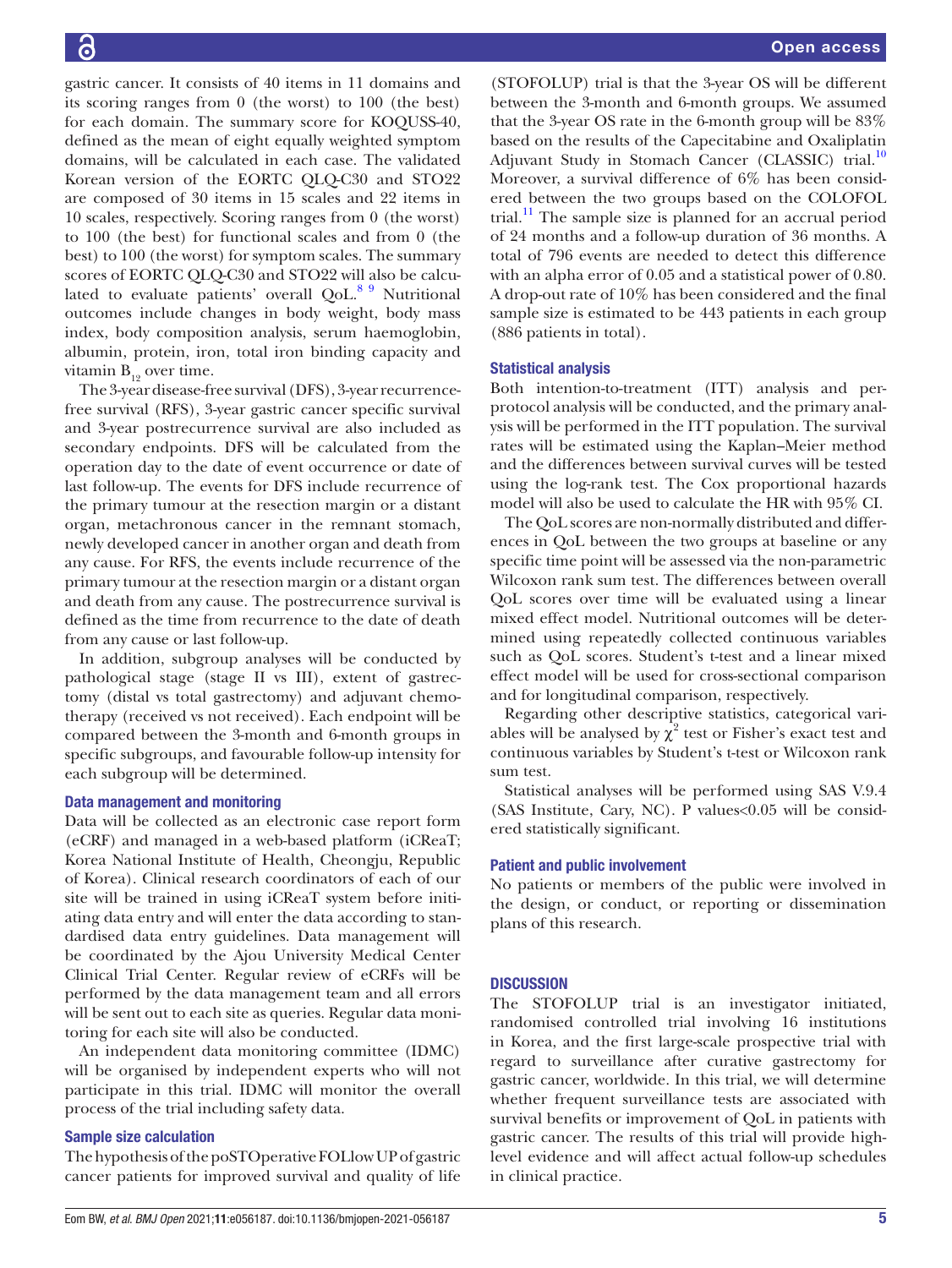Several retrospective studies on surveillance after curative gastrectomy for gastric cancer have been reported. In a review article analysing nine retrospective studies, six of nine studies compared patients with symptomatic recurrence with those with asymptomatic recurrence.<sup>12</sup> All six studies showed significantly increased postrecurrence survival in patients with asymptomatic recurrence, which can be entirely explained by lead-time bias. $13-18$  Two of six studies showed that the OS duration was longer in the asymptomatic groups; however, no significant difference was observed in the other four studies.<sup>[15–18](#page-6-10)</sup> Another three studies comparing OS between intensive and less intensive surveillance failed to figure out any difference in OS.<sup>[9 19 20](#page-6-11)</sup> Thus, oncological benefits of intensive surveillance have not been proven in previous retrospective studies.

Although there is no well-designed prospective study for patients with gastric cancer to date, a largescaled randomised clinical trial comparing more frequent follow-up testing with less follow-ups has been performed in patients with stage II or III colorectal cancer (COLOFOL trial).<sup>[11](#page-6-7)</sup> A total of 2509 patients from 24 hospitals were included in this study, and patients were randomly assigned to the high-intensity or the lowintensity group. The study set an absolute difference in mortality rate of 6% between the high-intensity and lowgroups, and the hypothesis was that intensive follow-up testing would decrease mortality rates. In its final analysis, frequent follow-up testing did not produce a significant rate reduction in the 5-year overall mortality and colorectal cancer-specific mortality.

The present study was designed with reference to COLOFOL trial with regard to the difference in OS rate between the two groups, and the follow-up interval was decided by referring to a previous nationwide survey study.<sup>11 21</sup> In this previous nationwide survey study, 205 members of the Korean Gastric Cancer Association participated, and a majority of responders indicated the execution of follow-up examinations every 3 or 6 months for the first year and every 6 months for the next 4 years in patients with advanced gastric cancer. Most responders (88.5%) used CT as the imaging modality to detect recurrence. Thus, we planned to conduct a comparison between the 3-month and the 6-month groups.

Short-interval surveillance is associated with early recurrence detection; consequently, DFS can be affected by lead-time bias. Therefore, the primary endpoint was decided as OS in this study. We will also evaluate postrecurrence survival, which has been reported to be longer in patients with asymptomatic recurrence than in those with symptomatic recurrence in previous studies.<sup>13-15 17 18</sup> Postrecurrence survival can also be associated with leadtime bias; however, it would be an important outcome with regard to prognosis.

QoL is one of the most important clinical outcomes in cancer patients. Timely and appropriate symptom

management can improve QoL, which is another key purpose of regular surveillance. In this study, KOQUSS-40 will be used to assess the  $QoL$ <sup>5</sup> Frequent follow-up indicates frequent counselling, education and prescription, and these delicate management strategies help patients in self-controlling their symptoms, resulting in better physical, social and emotional functions. KOQUSS-40 focuses on postgastrectomy symptoms and we will evaluate whether there is a significant difference in KOQUSS-40 questionnaire scores in individuals with different follow-up intervals. Moreover, we will determine if KOQUSS-40 can discern the severity of symptoms and the degree of QoL better than the conventional QoL questionnaires: EORTC QLQ-C30 and STO22.

Nutritional status after gastrectomy has been evaluated in many previous studies.<sup>22-27</sup> Postoperative severe weight loss is associated with a higher mortality rate, and patients who undergo total gastrectomy had been reported to have worse QoL than those who undergo distal gastrectomy.[22–25](#page-7-0) A considerable number of patients experience iron deficiency and most patients who undergo total gastrectomy have vitamin  $B_{19}$  deficiency. $26 \frac{27}{7}$  Frequent follow-ups may lead to frequent counselling of eating restrictions and a close monitoring of nutritional deficiencies. The effect of follow-up interval on nutritional status is another important endpoint of this study.

Frequent CT scans augment exposure to radiation and increase the risk of adverse effects of contrast media. The effective dose for single abdominal CT is approximately 10–15 mSv. Considering that the effective dose limit for radiation workers is 100 mSv for 5 years in the Republic of Korea, reducing the frequency of CT scans as much as possible is necessary. Although the incidence is very low, severe adverse effects of contrast media, for example, anaphylaxis shock, must be considered as well. Thus, the results of this study can provide important evidence for risks and benefits depending on the CT follow-up interval.

This study has some limitations. First, the follow-up interval can be modified during adjuvant chemotherapy, which can diminish the differences between the two groups. Physical examination, laboratory tests and prescriptions for adverse effects of chemotherapy are not limited during adjuvant chemotherapy and additional CT checks for oncological evaluation are also allowed during adjuvant chemotherapy. Second, detailed management methods for postgastrectomy symptoms and nutritional support methods are not standardised among participating hospitals. In practice, the severity of symptoms cannot be classified into standard categories and its management strategy widely varies. Each physician and hospital have their own strategy or policy. Thus, a distinct management procedure will be conducted in each clinic and ideally, the same strategy should be followed between two groups. Third, the planned follow-up period is 3 years and there is a limitation of long-term results beyond 3 years in this study. Although most recurrence occurs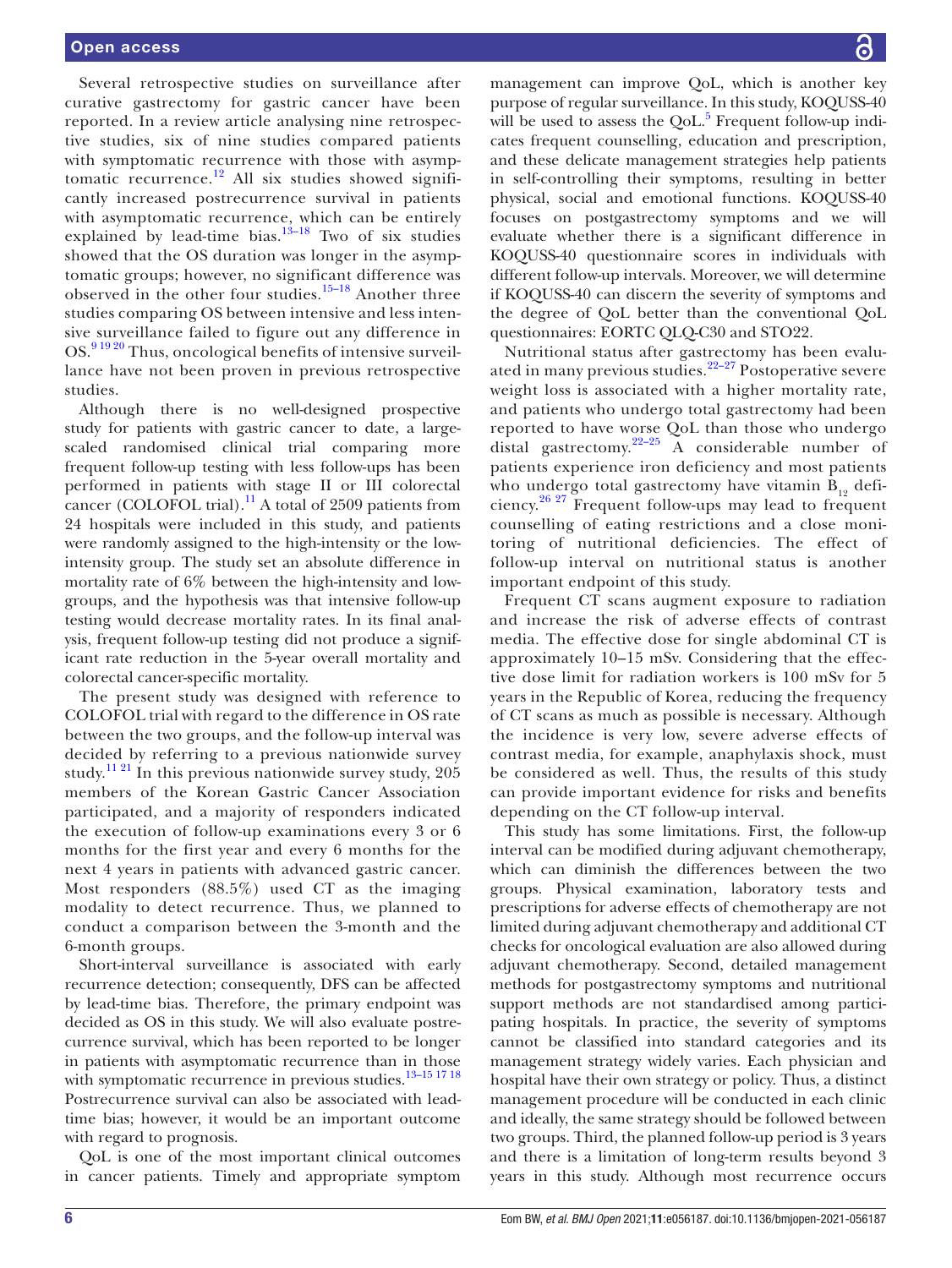within 3 years after operation and symptoms and QoL improve after 2 years postoperatively, development of secondary cancer or changes in nutritional status can take longer. Data concerning secondary cancer development or long-term nutritional status evaluation are limited in this study. $916$ 

In conclusion, the STOFOLUP trial is the first largescaled multicentre randomised controlled trial to evaluate oncological and clinical effect of postoperative surveillance in patients who underwent curative resection for advanced gastric cancer. We hope that the results of this trial can provide confirmative evidence for appropriate surveillance intervals and diagnostic tools in cases of advanced gastric cancer.

#### Author affiliations

<sup>1</sup> Center for Gastric Cancer, National Cancer Center, Goyang, The Republic of Korea 2 Department of Internal Medicine, Kangbuk Samsung Hospital, Sungkyunkwan University School of Medicine, Seoul, The Republic of Korea

3 Department of Surgery, Samsung Medical Center, Sungkyunkwan University School of Medicine, Seoul, The Republic of Korea

<sup>4</sup>Department of Surgery, Seoul St. Mary's Hospital, College of Medicine, The Catholic University of Korea, Seoul, The Republic of Korea

5 Department of Surgery, Yonsei University Severance Hospital, Yonsei University School of Medicine, Seoul, The Republic of Korea

<sup>6</sup>Department of Surgery, Ajou University Hospital, Ajou University School of Medicine, Suwon, The Republic of Korea

<sup>7</sup>Department of Surgery, Asan Medical Center, University of Ulsan College of Medicine, Seoul, The Republic of Korea

<sup>8</sup>Department of Oncology, Asan Medical Center, University of Ulsan College of Medicine, Seoul, The Republic of Korea

<sup>9</sup>Department of Surgery and Cancer Research Institute, Seoul National University Hospital, Seoul National University of College of Medicine, Seoul, The Republic of Korea

<sup>10</sup>Department of Surgery, CHA Bundang Medical Center, CHA University, Seongnam, The Republic of Korea

<sup>11</sup>Department of Surgery, Gyeongsang National University Hospital, Gyeongsang National University School of Medicine, Jinju, The Republic of Korea

<sup>12</sup>Department of Surgery, Dongnam Institute of Radiological and Medical Sciences, Busan, The Republic of Korea

<sup>13</sup>Department of Surgery, Kosin University Gospel Hospital, Kosin University College of Medicine, Busan, The Republic of Korea

<sup>14</sup>Department of Surgery, Gyeongsang National University Changwon Hospital, Gyeongsang National University School of Medicine, Changwon, The Republic of Korea

<sup>15</sup>Department of Surgery, Chonnam National University Hwasun Hospital, Chonnam National University Medical School, Hwasun-gun, The Republic of Korea

<sup>16</sup>Department of Surgery, Kyungpook National University Chilgok Hospital, Kyungpook National University School of Medicine, Daegu, The Republic of Korea

<sup>17</sup>Department of Surgery, Keimyung University Dongsan Hospital, Keimyung University School of Medicine, Daegu, The Republic of Korea

<sup>18</sup>Department of Surgery, Kangbuk Samsung Hospital, Sungkyunkwan University School of Medicine, Seoul, The Republic of Korea

Acknowledgements The authors would like to thank Editage (www.editage.co.kr) for English language editing.

Contributors KWR is the grant holder. BWE, D-HK, JYA, HHL, HK, HH, M-HR, H-JL and KWR participated in the design of the study. BWE, D-HK, JYA, HHL, HK, HH, M-WY, M-HR, H-JL, SMK, J-HP, JSM, KWS, S-HJ, OJ, OKK, S-WR, CHY, JMB and KWR are responsible for conducting the trial as well as patient recruitment. BWE prepared the manuscript. All authors read and approved the final manuscript.

Funding This research was supported by a grant of the Korea Health Technology R&D Project through the Korea Health Industry Development Institute (KHIDI) (grant number: HI19C0481, HC20C0155), funded by the Ministry of Health & Welfare, Republic of Korea.

Competing interests None declared.

Patient and public involvement Patients and/or the public were not involved in the design, or conduct, or reporting or dissemination plans of this research.

Patient consent for publication Not required.

Provenance and peer review Not commissioned; externally peer reviewed.

**Open access** This is an open access article distributed in accordance with the Creative Commons Attribution Non Commercial (CC BY-NC 4.0) license, which permits others to distribute, remix, adapt, build upon this work non-commercially, and license their derivative works on different terms, provided the original work is properly cited, appropriate credit is given, any changes made indicated, and the use is non-commercial. See: [http://creativecommons.org/licenses/by-nc/4.0/.](http://creativecommons.org/licenses/by-nc/4.0/)

#### ORCID iDs

Bang Wool Eom <http://orcid.org/0000-0002-0332-2051> Hyoung-Il Kim<http://orcid.org/0000-0002-6134-4523> Keun Won Ryu<http://orcid.org/0000-0002-5935-9777>

#### **REFERENCES**

- <span id="page-6-0"></span>1 NCCN. *Guidelines version 2.2021 gastric cancer*, 2021. (2021 March 9).
- <span id="page-6-1"></span>2 Japanese Gastric Cancer Association. Japanese gastric cancer treatment guidelines 2018 (5th edition). *[Gastric Cancer](http://dx.doi.org/10.1007/s10120-020-01042-y)* 2021;24:1–21.
- <span id="page-6-2"></span>3 Guideline Committee of the Korean Gastric Cancer Association (KGCA), Development Working Group & Review Panel. Korean practice guideline for gastric cancer 2018: an evidence-based, multidisciplinary approach. *[J Gastric Cancer](http://dx.doi.org/10.5230/jgc.2019.19.e8)* 2019;19:1–48.
- <span id="page-6-3"></span>4 TNM. *Classification of malignant tumours*. Eighth Edition. Chichester, West Sussex, UK; Hoboken, NJ: Wiley-Blackwell, 2017.
- <span id="page-6-4"></span>5 Eom BW, Lee J, Lee IS, *et al*. Development and validation of a Symptom-Focused quality of life questionnaire (KOQUSS-40) for gastric cancer patients after gastrectomy. *[Cancer Res Treat](http://dx.doi.org/10.4143/crt.2020.1270)* 2021;53:763-772.
- 6 Aaronson NK, Ahmedzai S, Bergman B, *et al*. The European organization for research and treatment of cancer QLQ-C30: a quality-of-life instrument for use in international clinical trials in oncology. *[J Natl Cancer Inst](http://dx.doi.org/10.1093/jnci/85.5.365)* 1993;85:365–76.
- 7 Blazeby JM, Conroy T, Bottomley A, *et al*. Clinical and psychometric validation of a questionnaire module, the EORTC QLQ-STO 22, to assess quality of life in patients with gastric cancer. *Eur J Cance* 2004;40:2260–8.
- <span id="page-6-5"></span>8 Giesinger JM, Kieffer JM, Fayers PM, *et al*. Replication and validation of higher order models demonstrated that a summary score for the EORTC QLQ-C30 is robust. *[J Clin Epidemiol](http://dx.doi.org/10.1016/j.jclinepi.2015.08.007)* 2016;69:79–88.
- <span id="page-6-11"></span>9 Park CH, Park JC, Chung H, *et al*. Impact of the surveillance interval on the survival of patients who undergo curative surgery for gastric cancer. *[Ann Surg Oncol](http://dx.doi.org/10.1245/s10434-015-4866-8)* 2016;23:539–45.
- <span id="page-6-6"></span>10 Bang Y-J, Kim Y-W, Yang H-K, *et al*. Adjuvant capecitabine and oxaliplatin for gastric cancer after D2 gastrectomy (classic): a phase 3 open-label, randomised controlled trial. *[The Lancet](http://dx.doi.org/10.1016/S0140-6736(11)61873-4)* 2012;379:315–21.
- <span id="page-6-7"></span>11 Wille-Jørgensen P, Syk I, Smedh K, *et al*. Effect of more vs less frequent follow-up testing on overall and colorectal Cancer–Specific mortality in patients with stage II or III colorectal cancer. *[JAMA](http://dx.doi.org/10.1001/jama.2018.5623)* 2018;319:2095–103.
- <span id="page-6-8"></span>12 Nilsson M. Postgastrectomy follow-up in the West: evidence base, guidelines, and daily practice. *[Gastric Cancer](http://dx.doi.org/10.1007/s10120-016-0654-9)* 2017;20:135–40.
- <span id="page-6-9"></span>13 Bennett JJ, Gonen M, D'Angelica M, *et al*. Is detection of asymptomatic recurrence after curative resection associated with improved survival in patients with gastric cancer? *[J Am Coll Surg](http://dx.doi.org/10.1016/j.jamcollsurg.2005.05.033)* 2005;201:503–10.
- 14 Böhner H, Zimmer T, Hopfenmüller W, *et al*. Detection and prognosis of recurrent gastric cancer--is routine follow-up after gastrectomy worthwhile? *[Hepatogastroenterology](http://www.ncbi.nlm.nih.gov/pubmed/11100384)* 2000;47:1489–94.
- <span id="page-6-10"></span>15 Kodera Y, Ito S, Yamamura Y, *et al*. Follow-Up surveillance for recurrence after curative gastric cancer surgery lacks survival benefit. *[Ann Surg Oncol](http://dx.doi.org/10.1245/ASO.2003.12.009)* 2003;10:898–902.
- 16 Eom BW, Ryu KW, Lee JH, *et al*. Oncologic effectiveness of regular follow-up to detect recurrence after curative resection of gastric cancer. *[Ann Surg Oncol](http://dx.doi.org/10.1245/s10434-010-1395-3)* 2011;18:358–64.
- 17 Bilici A, Salman T, Oven Ustaalioglu BB, *et al*. The prognostic value of detecting symptomatic or asymptomatic recurrence in patients with gastric cancer after a curative gastrectomy. *[J Surg Res](http://dx.doi.org/10.1016/j.jss.2012.03.035)* 2013;180:e1–9.
- 18 Lee S-Y, Lee JH, Hwang NC, *et al*. The role of follow-up endoscopy after total gastrectomy for gastric cancer. *[European Journal of](http://dx.doi.org/10.1016/j.ejso.2004.11.018)  [Surgical Oncology](http://dx.doi.org/10.1016/j.ejso.2004.11.018)* 2005;31:265–9.